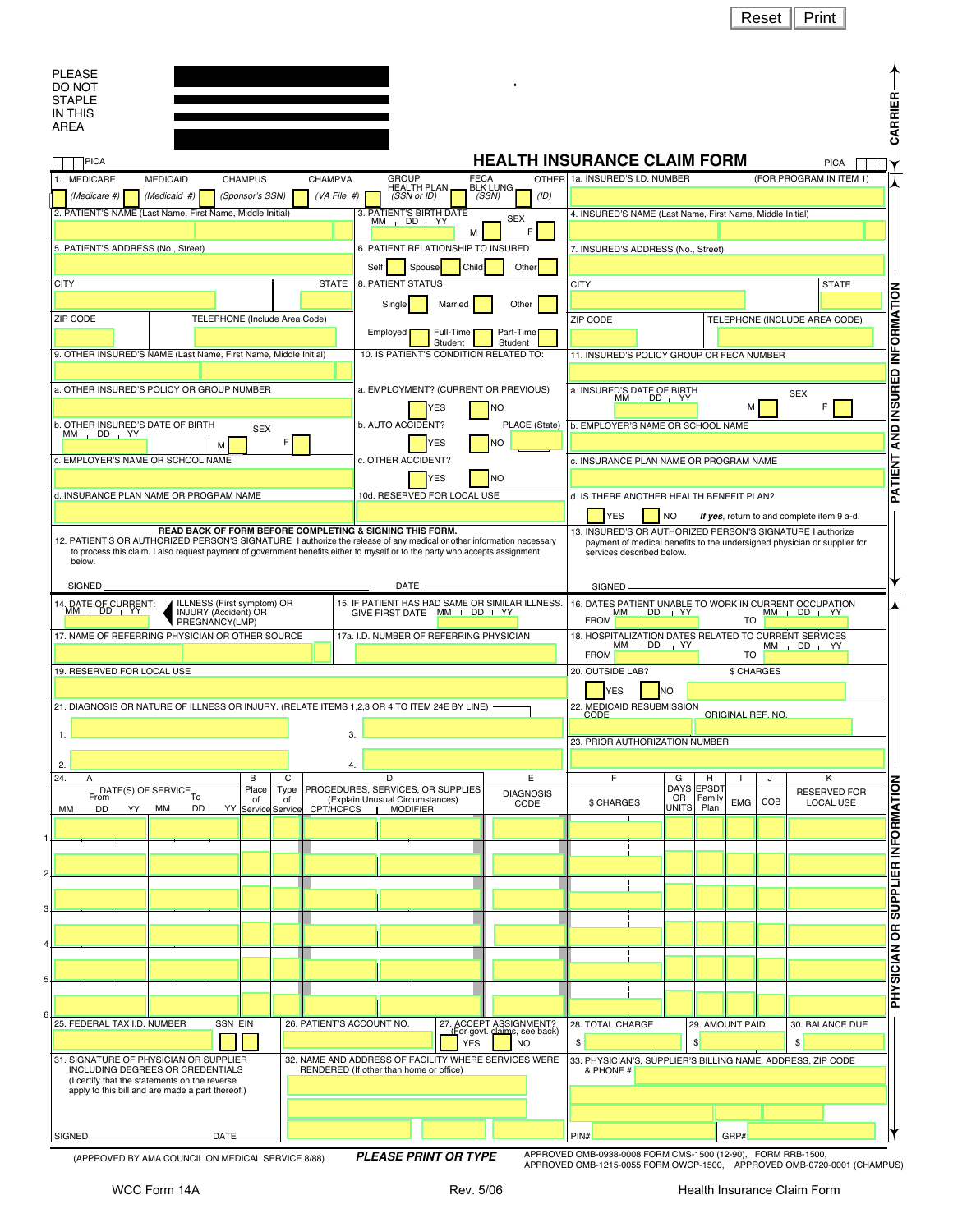#### **BECAUSE THIS FORM IS USED BY VARIOUS GOVERNMENT AND PRIVATE HEALTH PROGRAMS, SEE SEPARATE INSTRUCTIONS ISSUED BY APPLICABLE PROGRAMS.**

## **REFERS TO GOVERNMENT PROGRAMS ONLY**

MEDICARE AND CHAMPUS PAYMENTS: A patient's signature requests that payment be made and authorizes release of any information necessary to process the claim and certifies that the information provided in Blocks 1 through 12 is true, accurate and complete. In the case of a Medicare claim, the patient's signature authorizes any entity to release to Medicare medical and nonmedical information, including employment status, and whether the person has employer group health insurance, liability, no-fault, workers' compensation or other insurance which is responsible to pay for the services for which the Medicare claim is made. See 42 CFR 411.24(a). If item 9 is completed, the patient's signature authorizes release of the information to the health plan or agency shown. In Medicare assigned or CHAMPUS participation cases, the physician agrees to accept the charge determination of the Medicare carrier or CHAMPUS fiscal intermediary as the full charge, and the patient is responsible only for the deductible, coinsurance and noncovered services. Coinsurance and the deductible are based upon the charge determination of the Medicare carrier or CHAMPUS fiscal intermediary if this is less than the charge submitted. CHAMPUS is not a health insurance program but makes payment for health benefits provided through certain affiliations with the Uniformed Services. Information on the patient's sponsor should be provided in those items captioned in "insured"; i.e., items 1a, 4, 6, 7, 9, and 11.

## **BLACK LUNG, FECA AND EEOICPA CLAIMS**

The provider agrees to accept the amount paid by the Government as payment in full. See Black Lung, FECA and EEOICPA instructions regarding required procedure and diagnosis coding systems.

#### **SIGNATURE OF PHYSICIAN OR SUPPLIER (MEDICARE, CHAMPUS, FECA, BLACK LUNG AND EEOICPA)**

I certify that the services shown on this form were medically indicated and necessary for the health of the patient and were personally furnished by me or were furnished incident to my professional services by my employee under my immediate personal supervision, except as otherwise expressly permitted by Medicare or CHAMPUS regulations. For services to be considered as "incident" to a physician's professional service, 1) they must be rendered under the physician's immediate personal supervision by his/her employee, 2) they must be an integral, although incidental, part of a covered physician's service, 3) they must be of kinds commonly furnished in physician's offices, and 4) the services of non-physicians must be included on the bills.

For CHAMPUS claims, I further certify that I (or any employee) who rendered services am not an active duty member of the Uniformed Services or a civilian employee of the United States Government or a contract employee of the United States Government, either civilian or military (refer to 5 USC 5536). For Black Lung claims, I further certify that the services performed were for a Black Lung-related disorder.

No Part B Medicare benefits may be paid unless this form is received as required by existing law and regulations (42 CFR 424.32).

# **NOTICE TO PATIENT ABOUT THE COLLECTION AND USE OF MEDICARE, CHAMPUS, FECA, BLACK LUNG AND EEOICPA INFORMATION**  (PRIVACY ACT STATEMENT)

We are authorized by CMS, CHAMPUS and OWCP to ask you for information needed in the administration of the Medicare, CHAMPUS, FECA, Black Lung and EEOICPA programs. Authority to collect information is in sections 205(a), 1862, 1872 and 1874 of the Social Security Act, as amended, 42 CFR 411.24(a) and 424.5(a)(6), and 44 USC 3101; 41 CFR 101 et seq. and 10 USC 1079 and 1086; 5 USC 8101 et seq.; 30 USC 901 et seq.; 38 USC 613; E.O. 9397; and 42 USC 7384d, 20 CFR 30.11 and E.O. 13179. The information we obtain to complete claims under these programs is used to identify you and to determine your eligibility. It is also used to decide if the services and supplies you received are covered by these programs and to insure that proper payment is made.

The information may also be given to other providers of services, carriers, intermediaries, medical review boards, health plans, and other organizations or Federal agencies, for the effective administration of Federal provisions that require other third party payers to pay primary to Federal programs, and as otherwise necessary to administer these programs. For example, it may be necessary to disclose information about the benefits you have used to a hospital or doctor. Additional disclosures are made through routine uses for information contained in systems of records.

FOR MEDICARE CLAIMS: See the notice modifying system No. 09-70-0501, titled "Carrier Medicare Claims Record," published in the Federal Register, Vol. 55 No. 177, page 37549, Wed. Sept. 12, 1990, or as updated and republished.

**FOR OWCP CLAIMS:** Department of Labor systems DOL/GOVT-1, DOL/ESA-5, DOL/ESA-6, DOL/ESA-29, DOL/ESA-30, DOL/ESA-43, DOL/ESA-44, DOL/ESA-49 and DOL/ESA-50 published in the Federal Register, Vol. 67, page 16816, Mon. April 8, 2002, or as updated and republished.

FOR CHAMPUS CLAIMS: PRINCIPLE PURPOSE(S): To evaluate eligibility for medical care provided by civilian sources and to issue payment upon establishment of eligibility and determination that the services/supplies received are authorized by law.

ROUTINE USE(S): Information from claims and related documents may be given to the Departments of Veterans Affairs, Health and Human Services and/or Transportation consistent with their statutory administrative responsibilities under CHAMPUS/CHAMPVA; to the Dept. of Justice for representation of the Secretary of Defense in civil actions; to the Internal Revenue Service, private collection agencies, and consumer reporting agencies in connection with recoupment to other federal, state, local, foreign government agencies, private business entities, and individual providers of care, on matters relating to entitlement, claims adjudication, fraud, program abuse, utilization review, quality assurance, peer review, program integrity, third party liability, coordination of benefits, and civil and criminal litigation related to the operation of CHAMPUS.

DISCLOSURES: Voluntary; however, failure to provide information will result in delay in payment or may result in denial of claim. With the one exception discussed below, there are no penalties under these programs for refusing to supply information. However, failure to furnish information regarding the medical services received or the amount charged would prevent payment of claims under these programs. Failure to furnish any other information, such as name or claim number, would delay payment of the claim. Failure to provide medical information under FECA could be deemed an obstruction.

It is mandatory that you tell us if you know that another party is responsible for paying for your treatment. Section 1128B of the Social Security Act and 31 USC 3801-3812 provide penalties for withholding this information.

You should be aware that P.L. 100-503, the "Computer Matching and Privacy Protection Act of 1988," permits the government to verify information by way of computer matches.

### **MEDICAID PAYMENTS (PROVIDER CERTIFICATION)**

I hereby agree to keep such records as are necessary to disclose fully the extent of services provided to individuals under the State's Title XIX plan and to furnish information regarding any payments claimed for providing such services as the State Agency or Dept. of Health and Human Services may request.

I further agree to accept, as payment in full, the amount paid by the Medicaid program for those claims submitted for payment under that program, with the exception of authorized deductible, coinsurance, co-payment or similar cost-sharing charge.

**SIGNATURE OF PHYSICIAN (OR SUPPLIER):** I certify that the services listed above were medically indicated and necessary to the health of this patient and were personally furnished by me or my employee under my personal direction.

NOTICE: This is to certify that the foregoing information is true, accurate and complete. I understand that payment and satisfaction of this claim will be from Federal and State funds, and that any false claims, statements or documents, or concealment of a material fact, may be prosecuted under applicable Federal or State law.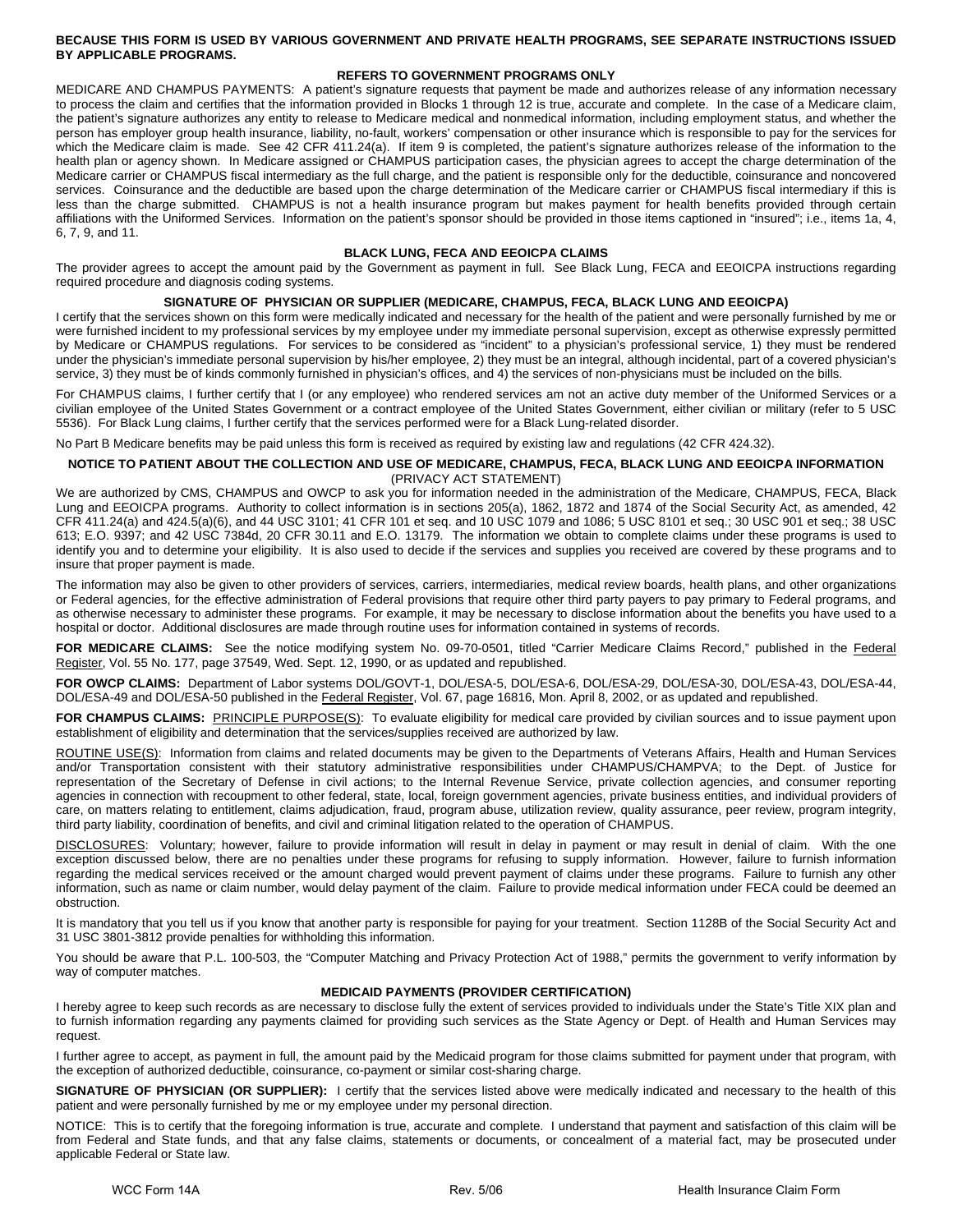#### **Instructions for Completing OWCP-1500 Health Insurance Claim Form For Medical Services Provided Under the FEDERAL EMPLOYEES' COMPENSATION ACT (FECA), the BLACK LUNG BENEFITS ACT (BLBA), and the ENERGY EMPLOYEES OCCUPATIONAL ILLNESS COMPENSATION PROGRAM ACT of 2000 (EEOICPA)**

**GENERAL INFORMATION—FECA AND EEOICPA CLAIMANTS:** Claims filed under FECA (5 USC 8101 et seq.) are for employment-related illness or injury. Claims filed under EEOICPA (42 USC 7384 et seq.) are for occupational illnesses defined under that Act. All services, appliances, and supplies prescribed or recommended by a qualified physician, which the Secretary of Labor considers likely to give relief, reduce the degree or period of the disability or occupational illness, or aid in lessening the amount of the monthly compensation, may be furnished. "Physician" includes all Doctors of Medicine (M.D.), podiatrists, dentists, clinical psychologists, optometrists, chiropractors, or osteopathic practitioners within the scope of their practice as defined by State law. However, the term "physician" includes chiropractors only to the extent that their reimbursable services are limited to treatment consisting of manual manipulation of the spine to correct a subluxation as demonstrated by x-ray to exist.

**FEES:** The Department of Labor's Office of Workers' Compensation Programs (OWCP) is responsible for payment of all reasonable charges stemming from covered medical services provided to claimants eligible under FECA and EEOICPA. OWCP uses a relative value scale fee schedule and other tests to determine reasonableness. Schedule limitations are applied through an automated billing system that is based on the identification of procedures as defined in the AMA's Current Procedural Terminology (CPT); correct CPT code and modifier(s) is required. Incorrect coding will result in inappropriate payment. For specific information about schedule limits, call the Dept. of Labor's Federal Employees' Compensation office or Energy Employees Occupational Illness Compensation office that services your area.

**REPORTS:** A medical report that indicates the dates of treatment, diagnosis(es), findings, and type of treatment offered is required for services provided by a physician (as defined above). For FECA claimants, the initial medical report should explain the relationship of the injury or illness to the employment. Test results and x-ray findings should accompany billings.

**GENERAL INFORMATION—BLBA CLAIMANTS:** The BLBA (30 USC 901 et seq.) provides medical services to eligible beneficiaries for diagnostic and therapeutic services for black lung disease as defined under the BLBA. For specific information about reimbursable services, call the Department of Labor's Black Lung office that services your facility or call the National Office in Washington, D.C.

# **NOTICE TO PATIENT ABOUT THE COLLECTION AND USE OF INFORMATION**

OWCP is authorized (5 USC 8101 et seq.; 30 USC 901 et seq.; 42 USC 7384d) to collect information needed to administer FECA, BLBA and EEOICPA. The information collected is used to identify the eligibility of the claimant for benefits, and to determine coverage of services provided. There are no penalties for failure to supply information; however, failure to furnish information regarding the medical service(s) received or the amount charged will prevent payment of the claim. Failure to supply the claim number or CPT codes will delay payment or may result in rejection of the claim because of incomplete information.

**SIGNATURE OF PHYSICIAN OR SUPPLIER:** Your signature in Item 31 indicates your agreement to accept the charge determination of OWCP on covered services as payment in full, and indicates your agreement not to seek reimbursement from the patient of any amounts not paid by OWCP for covered services as the result of the application of its fee schedule or related tests for reasonableness (appeals are allowed). Your signature in Item 31 also indicates that the services shown on this form were medically indicated and necessary for the health of the patient and were personally rendered or were rendered incident to your direct order. Finally, your signature indicates that you understand that any false claims, statements or documents, or concealment of a material fact, may be prosecuted under applicable Federal or State laws.

# **FORM SUBMISSION**

FECA: Send all forms for FECA to the DFEC Central Mailroom, P.O. Box 8300, London, KY 40742, unless otherwise instructed.

BLBA: Send all forms for BLBA to the Federal Black Lung Program, P.O. Box 828, Lanham-Seabrook, MD 20703-0828, unless otherwise instructed.

EEOICPA: Send all forms for EEOICPA to the Energy Employees Occupational Illness Compensation Program, P.O. Box 727, Lanham-Seabrook, MD 20703-0727, unless otherwise instructed.

**INSTRUCTIONS FOR COMPLETING THE FORM:** A brief description of each data element and its applicability to requirements under FECA, BLBA and EEOICPA are listed below. For further information contact OWCP.

- Item 1. Leave blank.
- Item 1a. Enter the patient's claim number.
- Item 2. Enter the patient's last name, first name, middle initial.
- Item 3. Enter the patient's date of birth (MM/DD/YY) and check appropriate box for patient's sex.
- Item 4. For FECA: leave blank. For BLBA and EEOICPA: complete only if patient is deceased and this medical cost was paid by a survivor or estate. Enter the name of the party to whom medical payment is due.
- Item 5. Enter the patient's address (street address, city, state, ZIP code; telephone number is optional).
- Item 6. Leave blank.
- Item 7. For FECA: leave blank. For BLBA and EEOICPA: complete if Item 4 was completed. Enter the address of the party to be paid.
- Item 8. Leave blank.
- Item 9. Leave blank.
- Item 10. Leave blank.
- Item 11. For FECA: enter patient's claim number. OMISSION WILL RESULT IN DELAYED BILL PROCESSING. For BLBA and EEOICPA: leave blank.
- Item 11a. Leave blank.
- Item 11b. Leave blank.<br>Item 11c. Leave blank.
- Leave blank.
- Item 11d. Leave blank.
- Item 12. The signature of the patient or authorized representative authorizes release of the medical information necessary to process the claim, and requests payment. Signature is required; mark (X) must be co-signed by witness and relationship to patient indicated.
- Item 13. Signature indicates authorization for payment of benefits directly to the provider. Acceptance of this assignment is considered to be a contractual arrangement. The "authorizing person" may be the beneficiary (patient) eligible under the program billed, a person with a power of attorney, or a statement that the beneficiary's signature is on file with the billing provider.
- Item 14. Leave blank.
- Item 15. Leave blank.
- Item 16. Leave blank.
- Item 17. Leave blank.<br>Item 18. Leave blank.
- Leave blank.
- Item 19. Leave blank. Item 20. Leave blank.
- OMB No. 1215-0055 OWCP-1500

Expires: 11/30/2006 May 2003